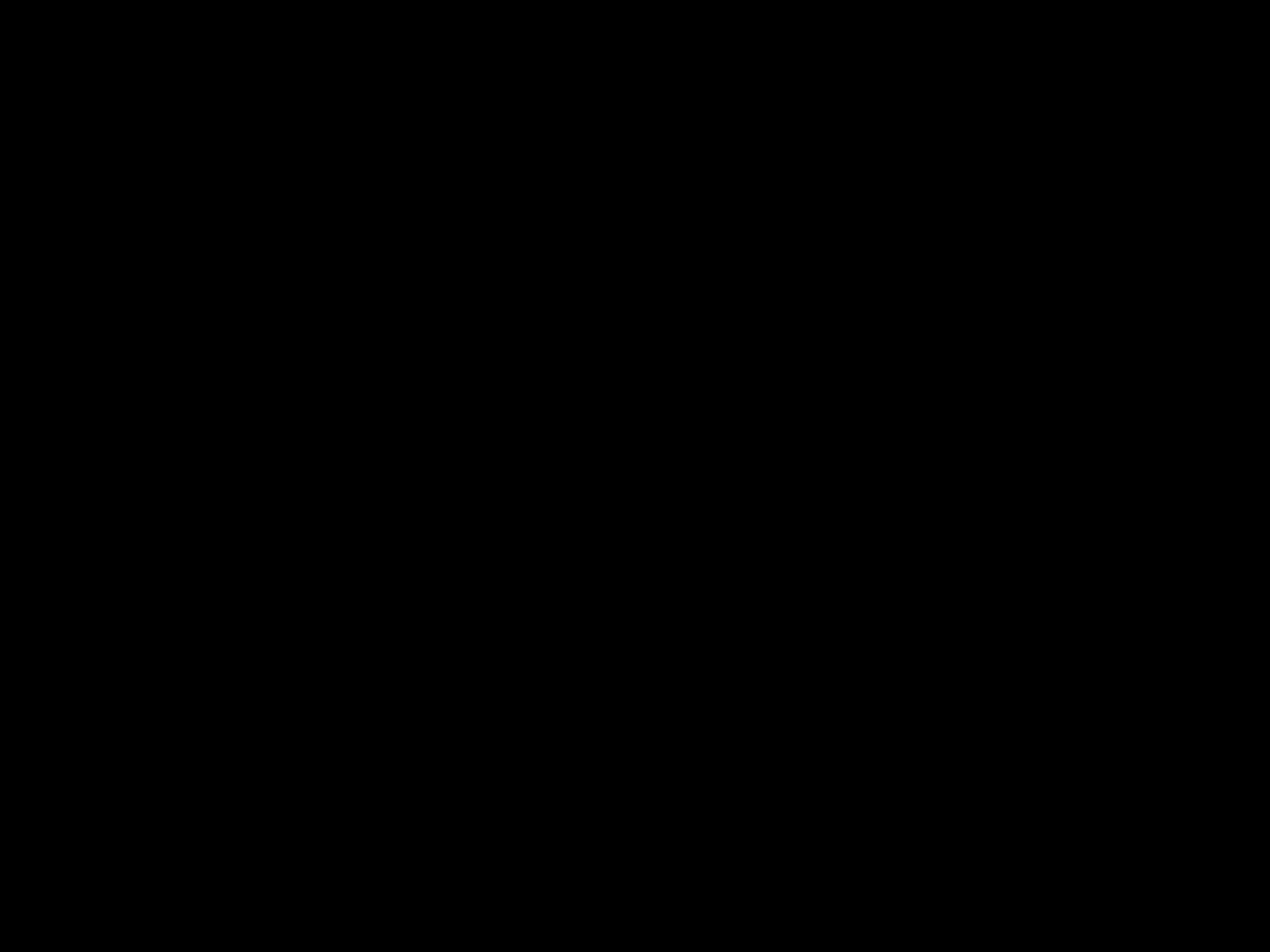# The Spiritual Man By Brian Anderson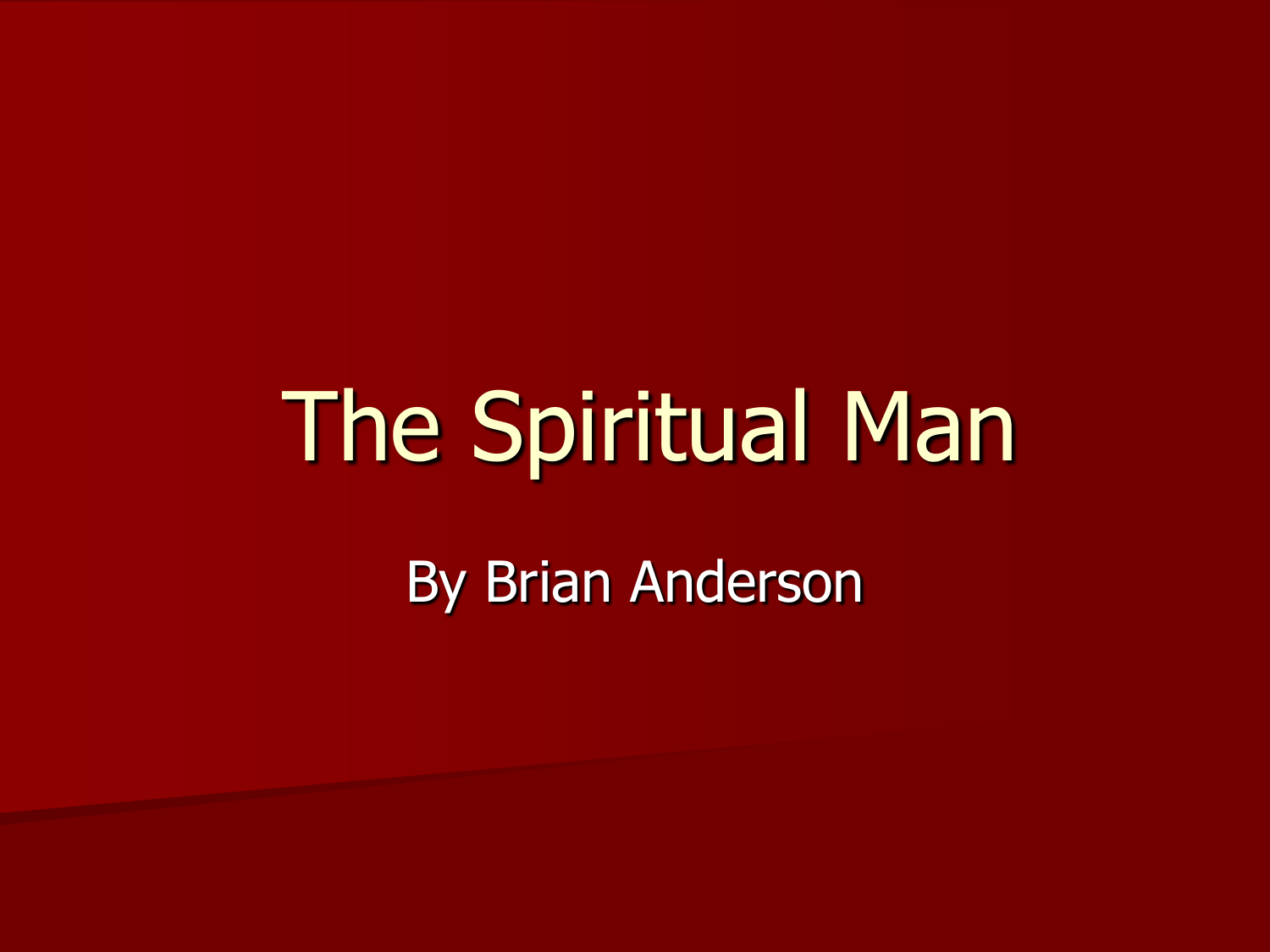#### ■ Submits To God

Js 4:7, Lk 6:46, Gal 5:16, Eph 3:5 Jn 16:13, Ps 119:105, 1 Pet 2:2 1 Sam 3:10, Gen 6:22, Ex 40:16 Eccl 12:13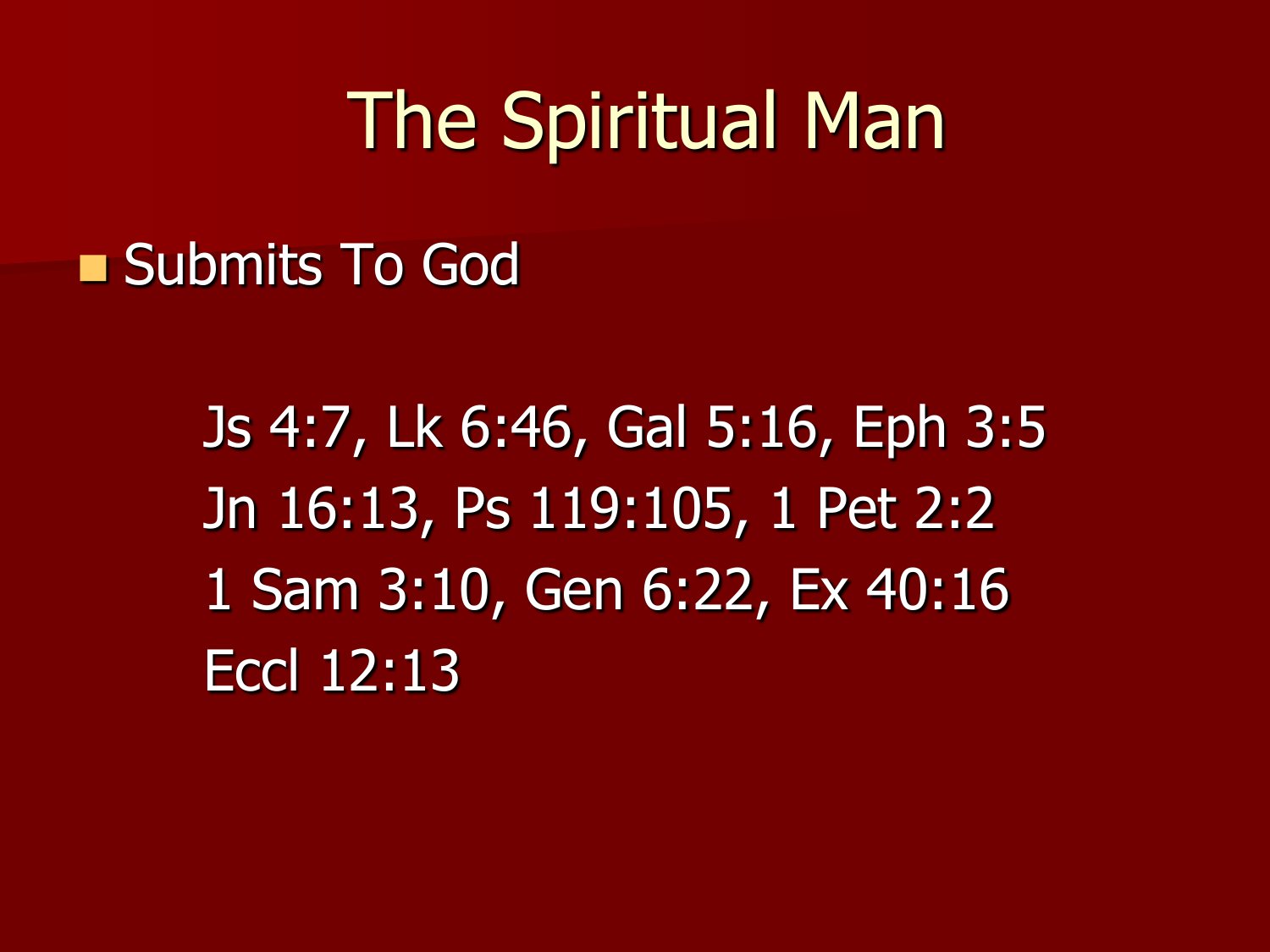■ Resists The Devil

Js 4:7, 1 Pet 5:8, Lk 22:31ff Eph 4:26ff, Matt 4:3, 2 Cor 2:11 1 Cor 10:13, 1 Jn 2:15-17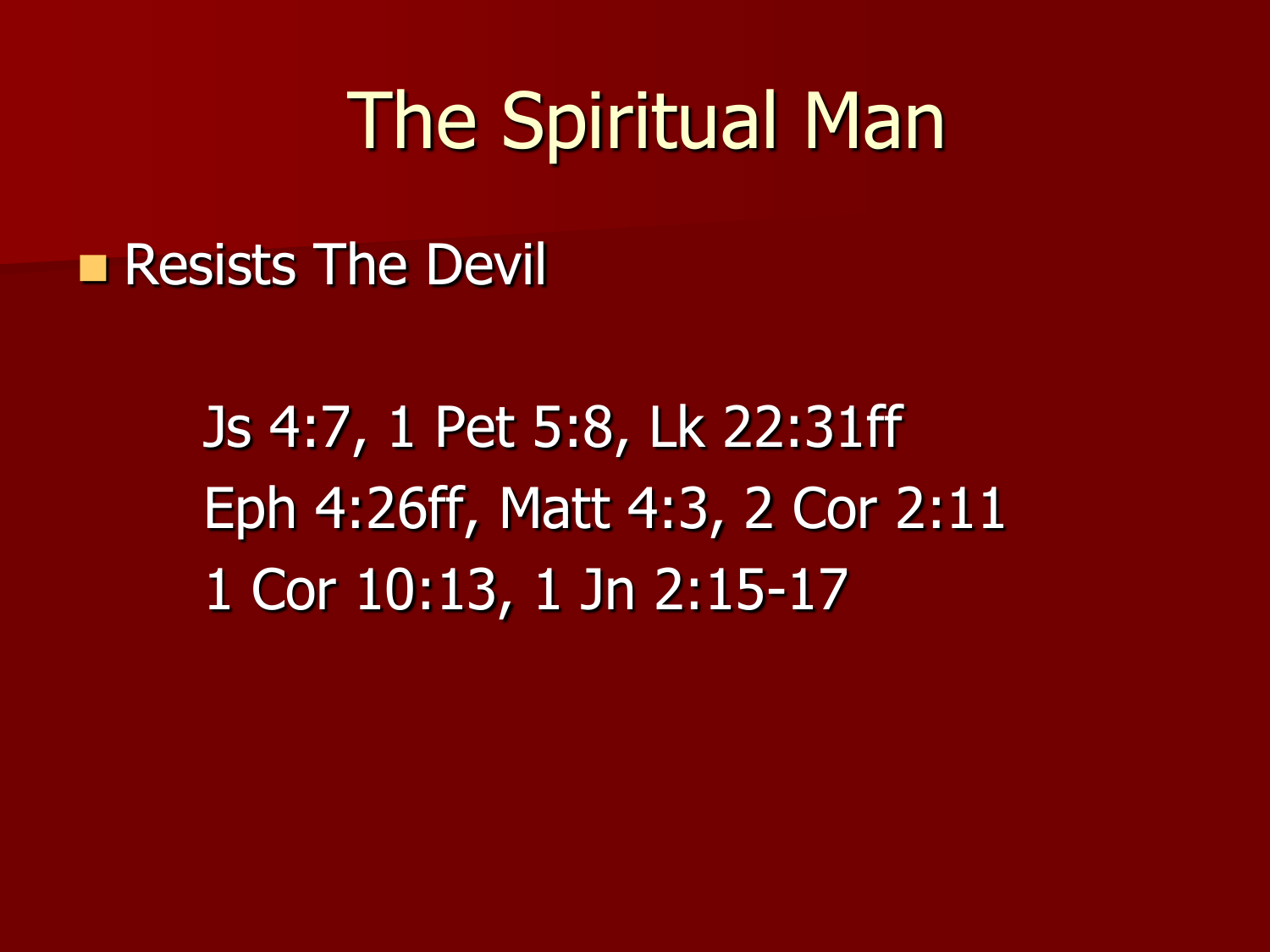■ Draws Near To God

Js 4:8, Ps 73:28, Heb 11:6 Matt 22:37, Eph 1:4-5, Heb 10:22 Matt 6:6, Ps 73:25;42:1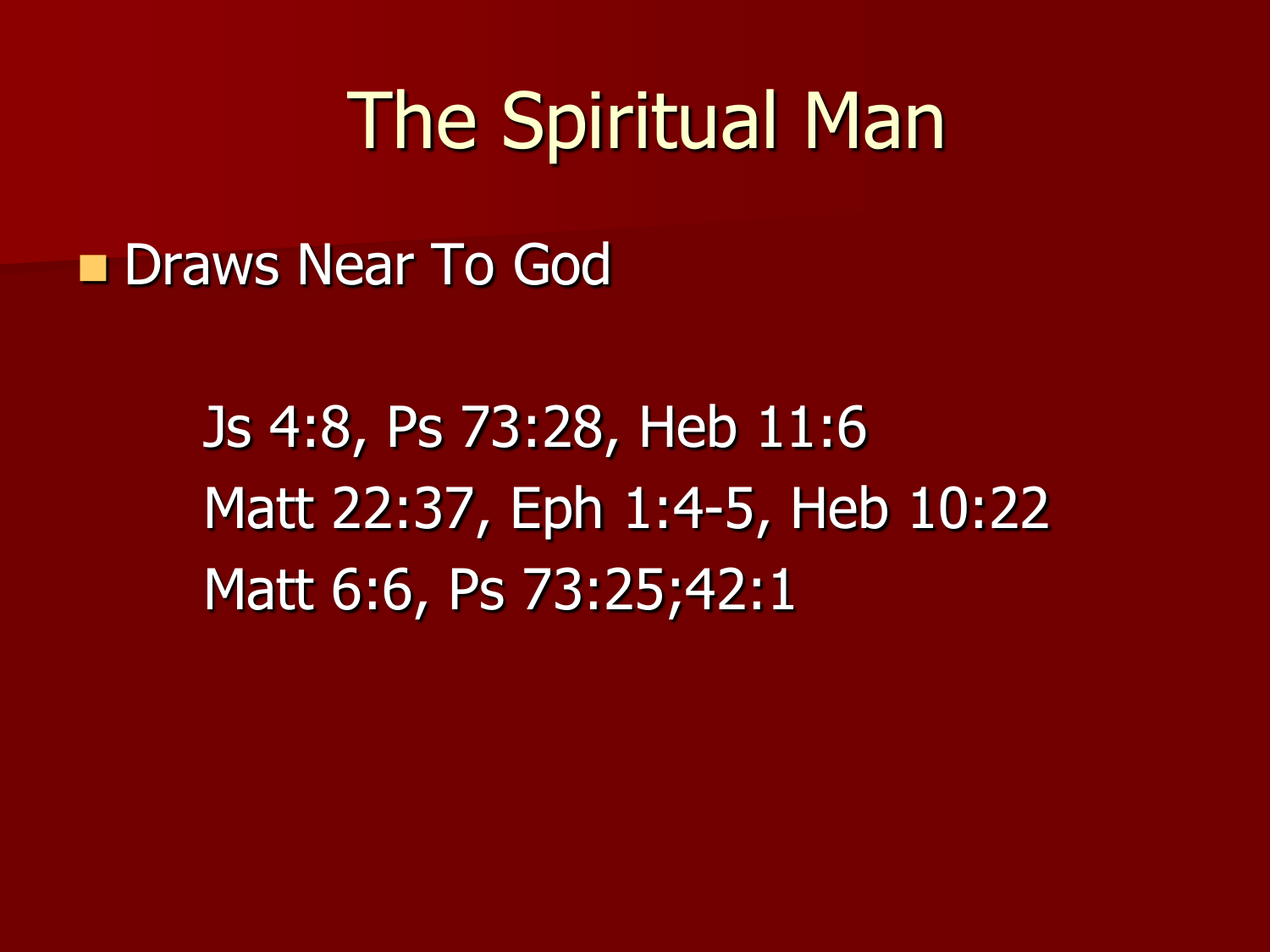■ Cleanses His Hands

Js 4:8, Matt 1:21, Ps 119:9 2 Cor 7:1, Gal 5:19-21, 1 Cor 6:9-11 1 Jn 2:15-17, Js 4:4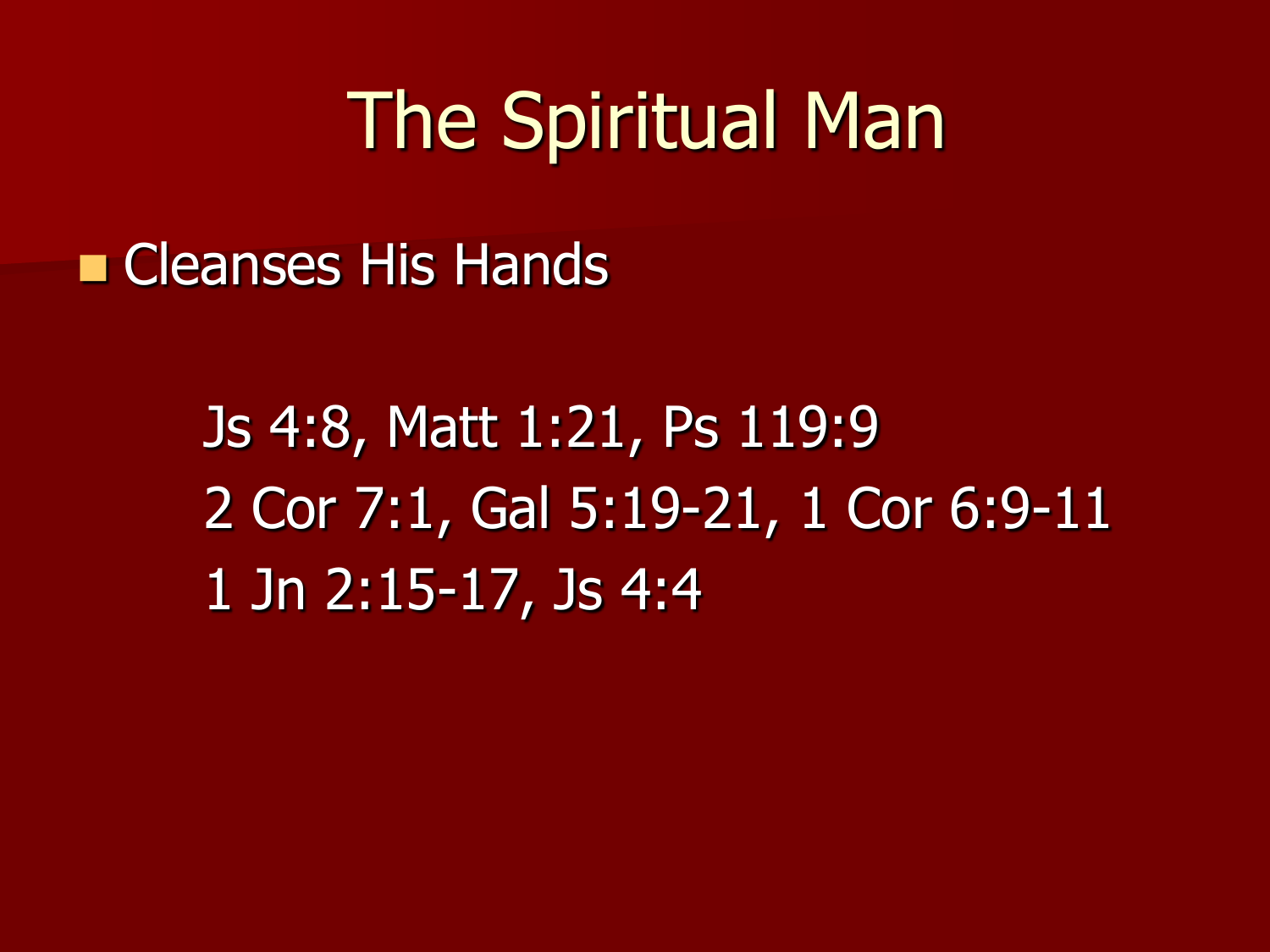#### ■ Purifies His Heart

#### Js 4:8, Matt 6:21;23:26;6:24 Js 1:8, Matt 5:8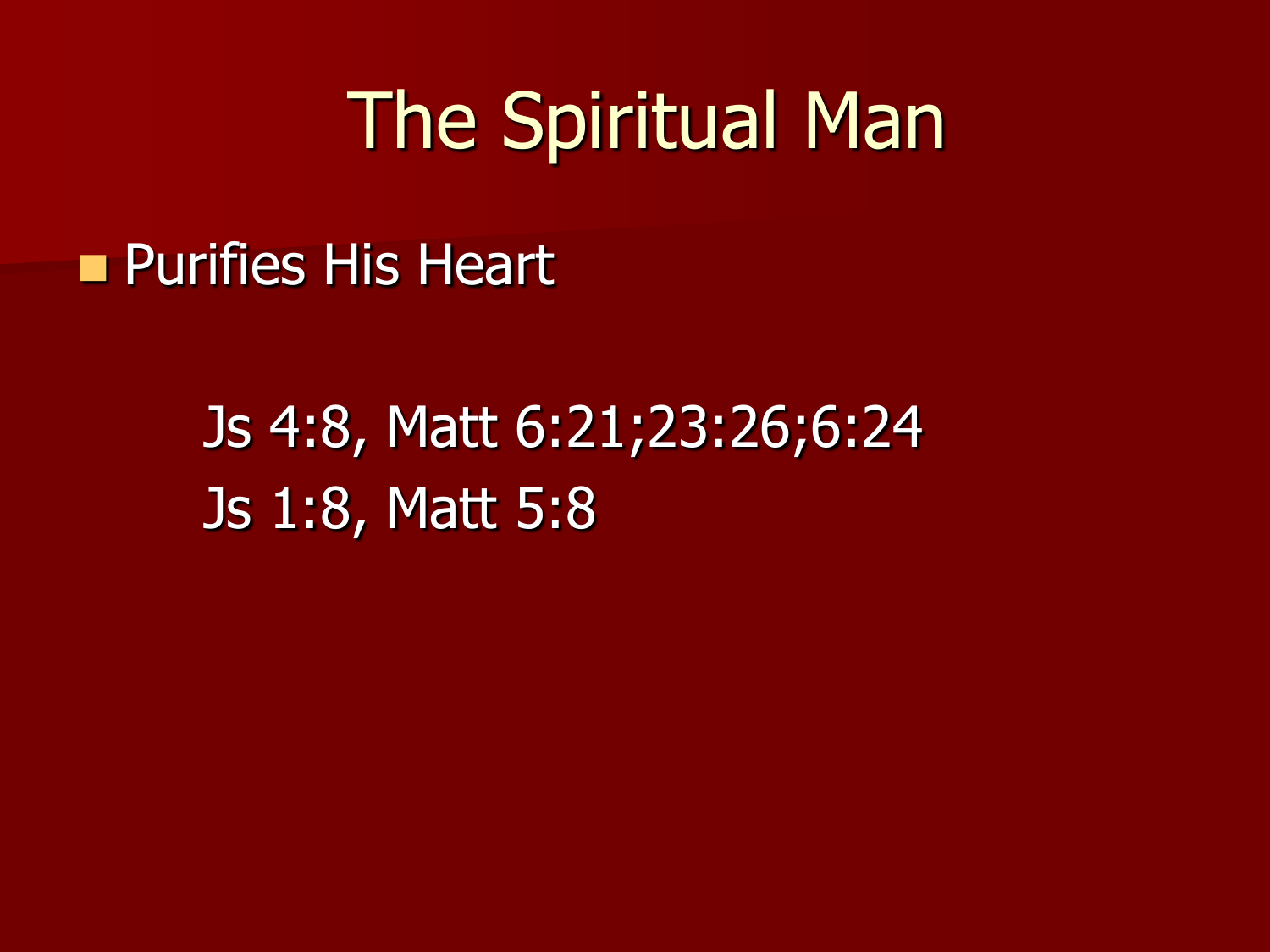**Turns Laughter Into Mourning** 

Js 4:9, Rom 3:23,10;6:23, Heb 9:22 2 Cor 7:10, Matt 5:4, Amos 6:1 Is 53:5-6, 1 Cor 11:26,30, Eph 1:7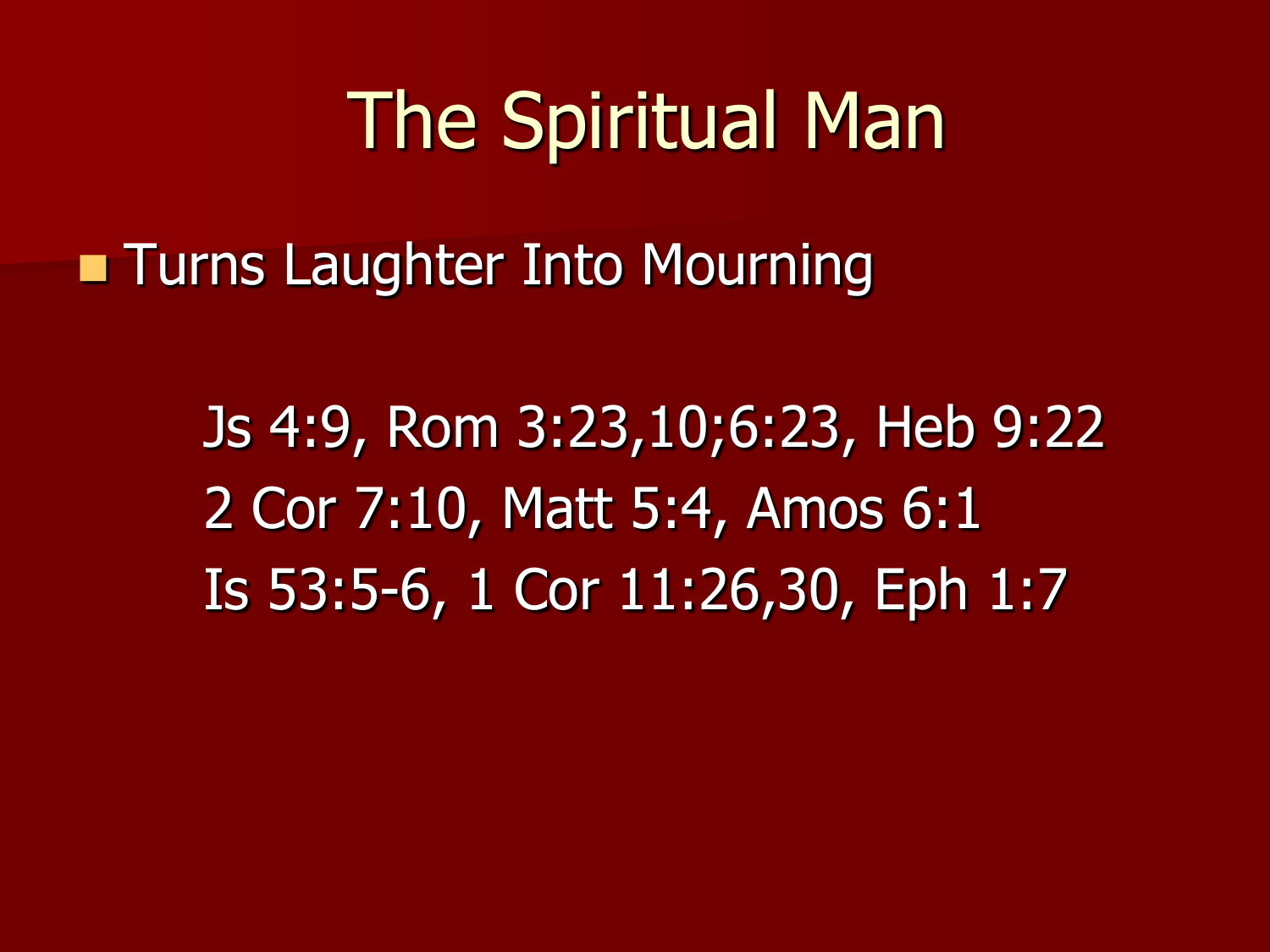■ Humbles Himself Before God

Js 4:10, Prov 6:16-17;16:18;8:13 1 Pet 5:6, Micah 6:8